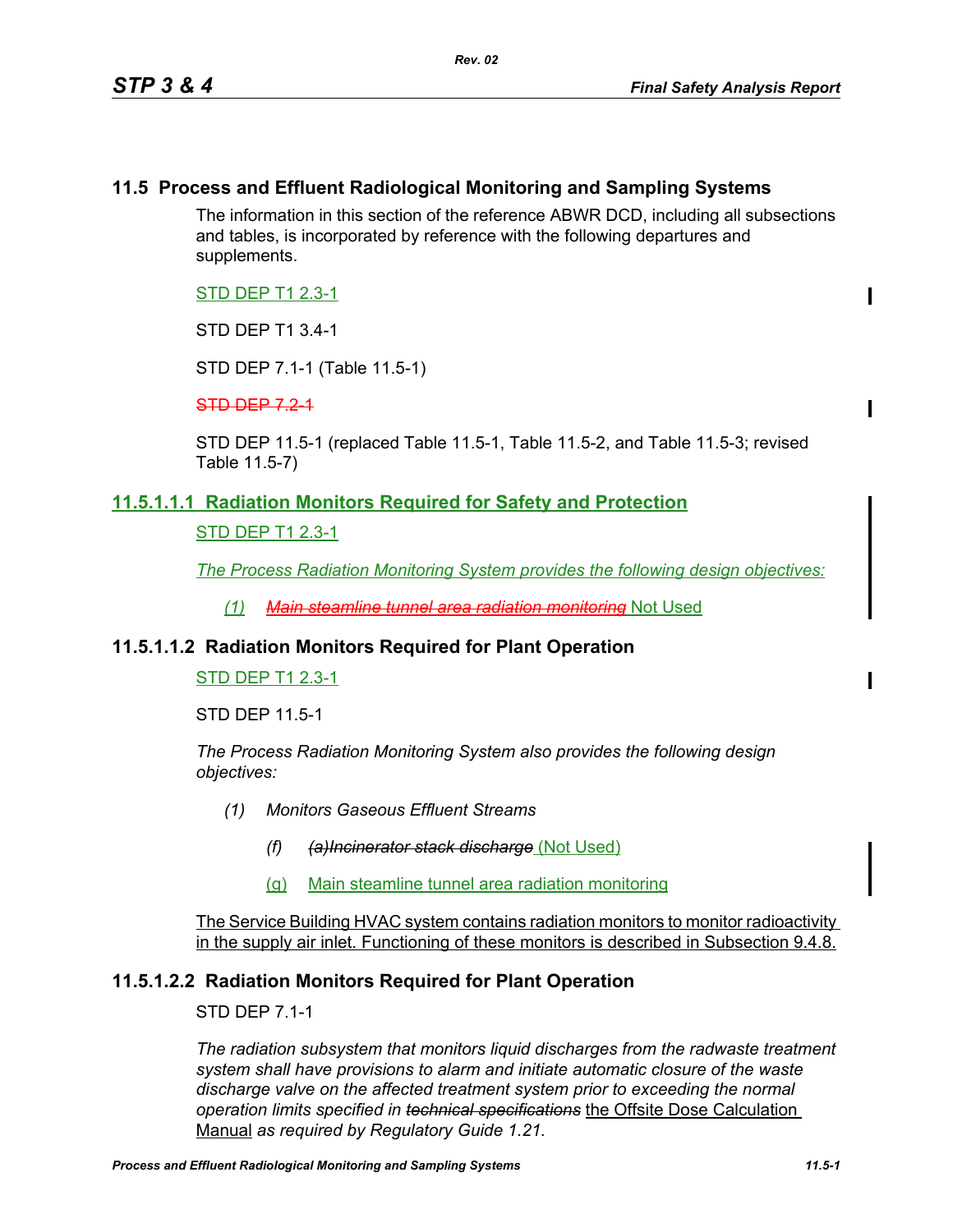$\blacksquare$ 

# **11.5.2.1.1 Main Steamline (MSL) Radiation Monitoring (Not Used)**

STD DEP 7.2-4T1 2.3-1

This departure changes Main Steamline Radiation Monitors from safety to non-safety. Therefore, this section has been moved to Subsection 11.5.2.2.12.

# <span id="page-1-0"></span>**11.5.2.1.2 Reactor Building HVAC Radiation Monitoring**

STD DEP 11.5-1

*The system consists of four redundant instrument channels. Each channel consists of a digital gamma-sensitive GM detector and a control room radiation monitor. Power is supplied to channels A, B, C, and D monitors from vital 120 VAC Divisions 1, 2, 3 and 4, respectively. A two-pen recorder powered from the 120 VAC instrument bus allows the output of any two channels to be recorded by the use of selection switches.*

*Each radiation monitor has four* three *trip circuits: two upscale one downscale and one inoperative similar to MSL radiation monitors* and one downscale/inoperative.

*A high-high, inoperative or a downscale* downscale/inoperative *trip in the radiation monitor results in a channel trip which is provided to LDS. Any two-out-of-four channel trips will result in the initiation by LDS of the Standby Gas Treatment System (SGTS) and in the isolation of the secondary containment (including closure of the containment purge and vent valves and closure of the Reactor Building ventilating exhaust isolation valves).*

*Each radiation monitor will display the measured radiation level in mGy/h* mSv/h.

## **11.5.2.1.3 Fuel Handling Area Ventilation Exhaust Radiation**

STD DEP 11.5-1

*This subsystem monitors the radiation level in the fuel handling area ventilation exhaust duct. The system consists of four channels which are physically and electrically independent of each other. Each channel consists of a digital gammasensitive GM detector and a control room radiation monitor. Power for channels A, B, C, and D is supplied from the vital 120 VAC Divisions 1, 2, 3 and 4, respectively.*

*Each radiation monitor has four* three *trip circuits: two upscale one downscale and one inoperative similar to the MSL radiation monitors* and one downscale/inoperative. *This subsystem performs the same trip functions as those described in Subsection [11.5.2.1.2](#page-1-0) for the Reactor Building HVAC exhaust radiation monitoring.*

## **11.5.2.1.4 Control Building HVAC Radiation Monitoring**

STD DEP 11.5-1

*The Control Building HVAC Radiation Monitoring Subsystem is provided to detect the radiation level in the normal outdoor air supply, automatically closes the outdoor air intake and the exhaust dampers, and initiates automatically the emergency air filtration*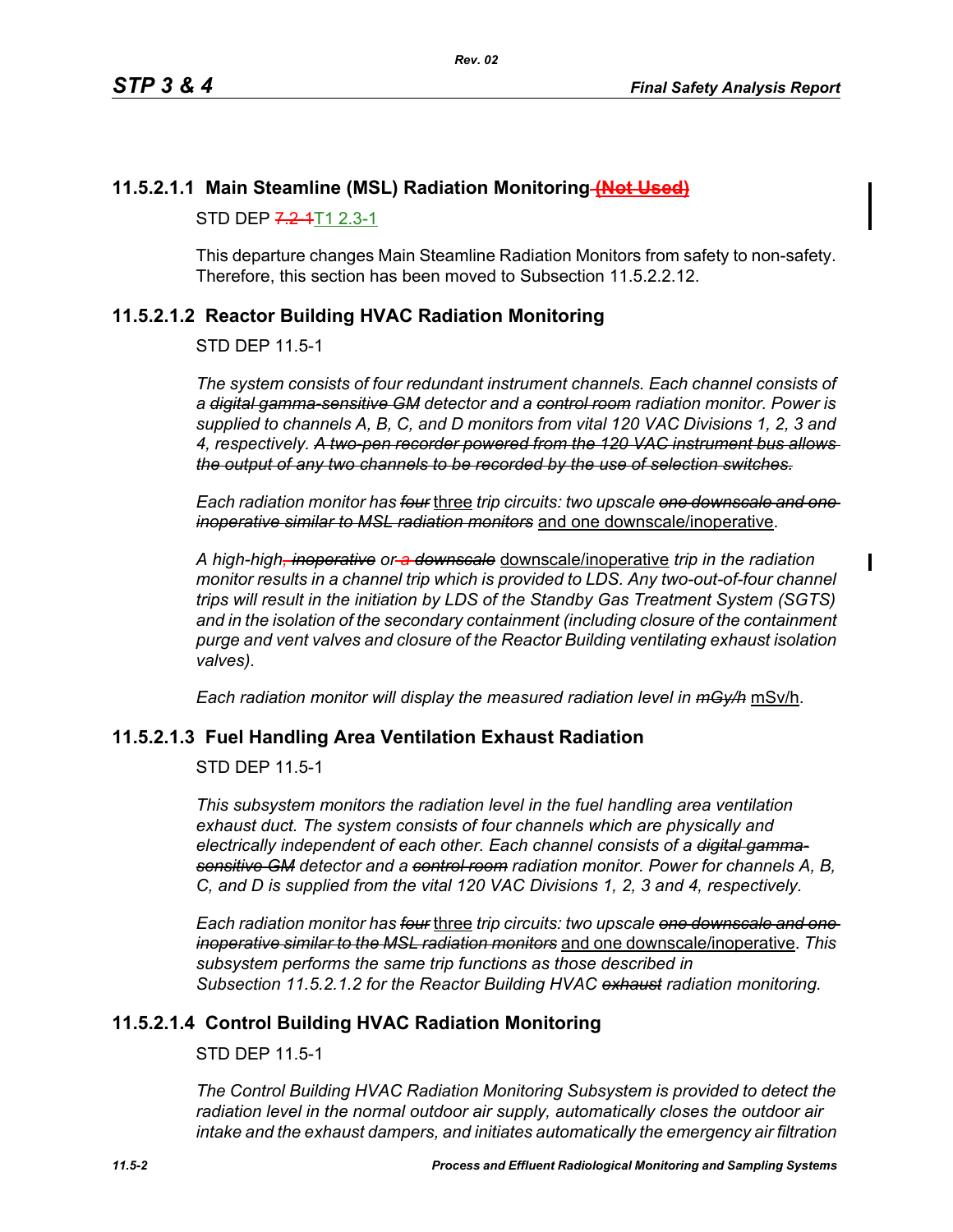*system. The emergency air filtration system fans shall be started and area exhaust fans stopped*and area exhaust fans stopped *on high radiation.*

*Rev. 02*

*Each radiation channel consists of a digital gamma-sensitive GM detector and a radiation monitor which is located in the control room.*

*Each radiation monitor has four* three trip circuits: two upscale *one inoperative and one downscale* and one downscale/inoperative. *All trips are displayed on the appropriate radiation monitor and each actuates a control room annunciator.*

# **11.5.2.1.5 Drywell Sumps Discharge Radiation Monitoring**

STD DEP 11.5-1

*This subsystem monitors the radiation level in the liquid waste transferred in the drain line from the drywell LCW and HCW sumps to the Radwaste System. One monitoring channel is provided in each sump drain line. Each channel uses an ionization chamber which* detector *is located on the drain line from the sump just downstream from the outboard isolation valve. The output from each sensor* detector *is fed to a radiation monitor in the control room for display, recording and annunciation.*

# **11.5.2.2.1 Offgas Pre-Treatment Radiation Monitoring**

STD DEP 11.5-1

*A continuous sample is extracted from the offgas pipe via a stainless steel sample line. It is then passed through a sample chamber and a sample panel before being returned to the suction side of the steam jet air ejector (SJAE). The sample chamber is a stainless steel pipe which is internally polished to minimize plateout. It can be purged with room air to check detector response to background radiation by using a three-way solenoid-operated valve. The valve is controlled by a switch located in* fromby a switch located in *the main control room. The sample panel measures and indicates sample line flow. A digital gamma-sensitive GM detector is positioned adjacent to the vertical sample chamber and is connected to radiation monitors in the main control room* which then send the data to the main control room to display.

*The radiation monitor has four* three *trip circuits: two upscale (high-high and high)*, *one downscale and one inoperative* and one downscale/inoperative.

# **11.5.2.2.2 Offgas Post-Treatment Radiation Monitoring**

STD DEP 7.1-1

STD DEP 11.5-1

*This subsystem monitors radioactivity in the offgas piping downstream of the offgas system charcoal absorbers adsorbers and upstream of the offgas system discharge valve. A continuous sample is extracted from the Offgas System piping, passed through the offgas post-treatment sample panel for monitoring and sampling, and returned to the Offgas System piping. The sample panel has a pair of filters (one for*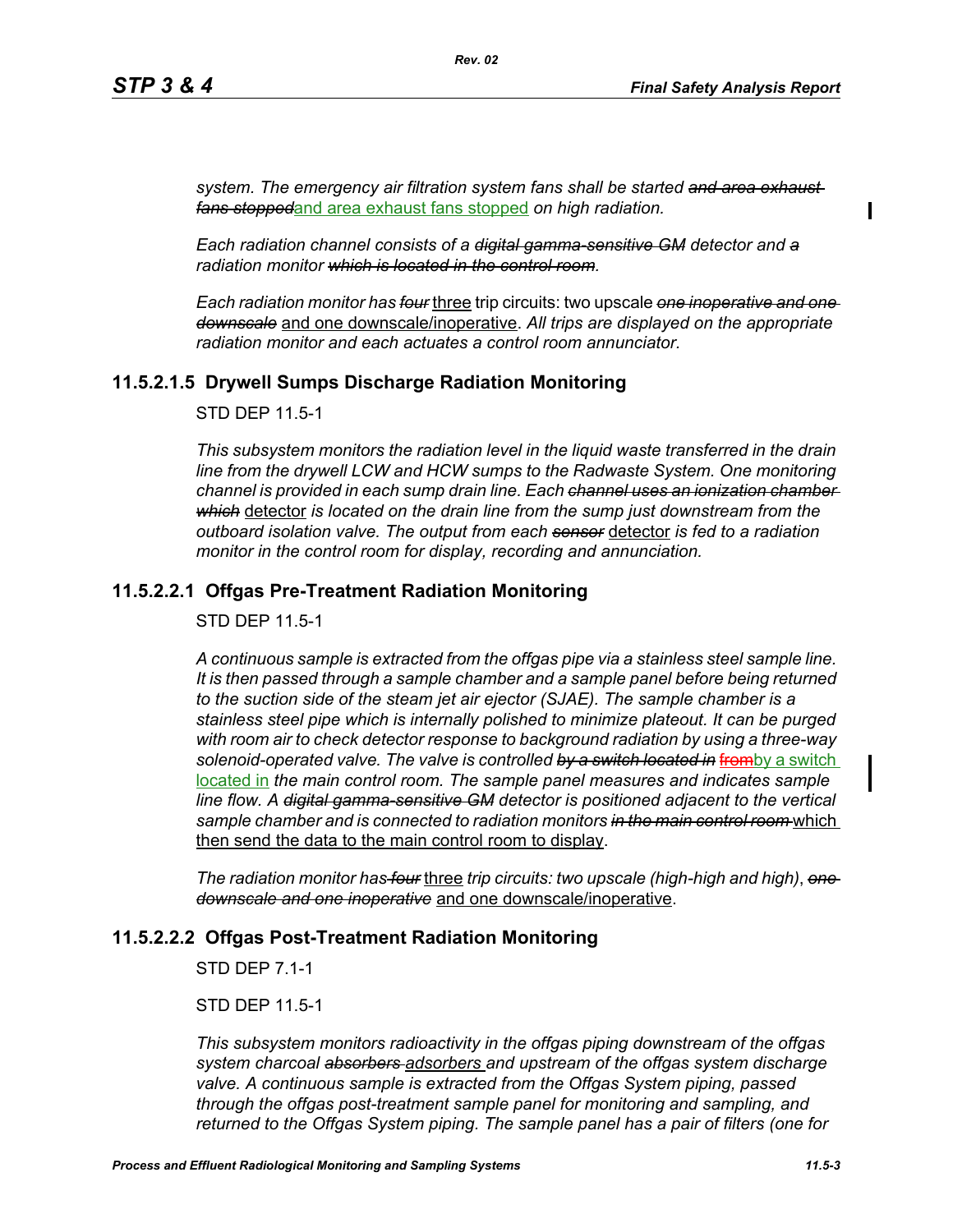П

*particulate collection and one for halogen collection) in parallel (with respect to flow) with two identical GM detectors. Two radiation monitors in the main control room analyze and* the data and then send the data to the main control room to *visually display the measured gross radiation level*.

*Each radiation monitor has* four *trip circuits: that indicate* three upscale (*high-high-high, high-high, high*)*, and* one *downscale/inoperative. Each trip is visually displayed on the radiation monitor*. Each trip is determined by the radiation monitor and then sent for visual display to the main control room. *The trips actuate corresponding main control room annunciators: offgas post-treatment high-high-high radiation, offgas posttreatment high-high radiation, and offgas post-treatment high and downscale/inoperative monitor.*

*High or low flow measured at the sample panel actuates an annunciator in the control room to indicate abnormal flow.*

*The high-high-high and downscale trip/inoperative outputs initiate closure of the offgas system discharge and bypass valves* valve. *The high-high-high trip setpoint is determined so that valve closure is initiated prior to exceeding technical specification limit. Any one high-high channel trip initiates alignment of the Offgas System flow valves to achieve treatment through the charcoal vault.* provided in the Offsite Dose Calculation Manual. Any one HighHigh-High channel trip from the gaseous channels closes the offgas bypass valve.

## **11.5.2.2.3 Charcoal Vault Radiation Monitoring**

STD DEP 11.5-1

*The charcoal vault is monitored for gross gamma radiation level with a single instrument channel. The channel includes a digital sensor and converter*detector*, and a radiation monitor. The sensor*detector *is located outside the vault on the HVAC exhaust line from the vault*. *The radiation monitor is located in the main control room* analyzes the data and then sends the data for visual display to the main control room. *The channel provides for sensing and readout of gross gamma radiation over a range of six logarithmic decades (0.01 to 104 mGy/h)*.

*The monitor has one adjustable* two trip circuits: one *upscale trip circuit for alarm and one downscale* downscale/inoperative *trip for instrument trouble.* The trip outputs are alarmed in the main control room*. Power to the monitor is supplied from 120 VAC vital non-1E bus.*

## **11.5.2.2.4 Plant Stack Discharge Radiation Monitoring**

STD DEP 11.5-1

*A representative sample is continuously extracted from the ventilation ducting through an isokinetic probe in accordance with ANSI N13.1 and passed through the stack ventilation sample panels for monitoring and sampling, and returned to the ventilation ducting. Each sample panel has a pair of filters (one for particulate collection and one*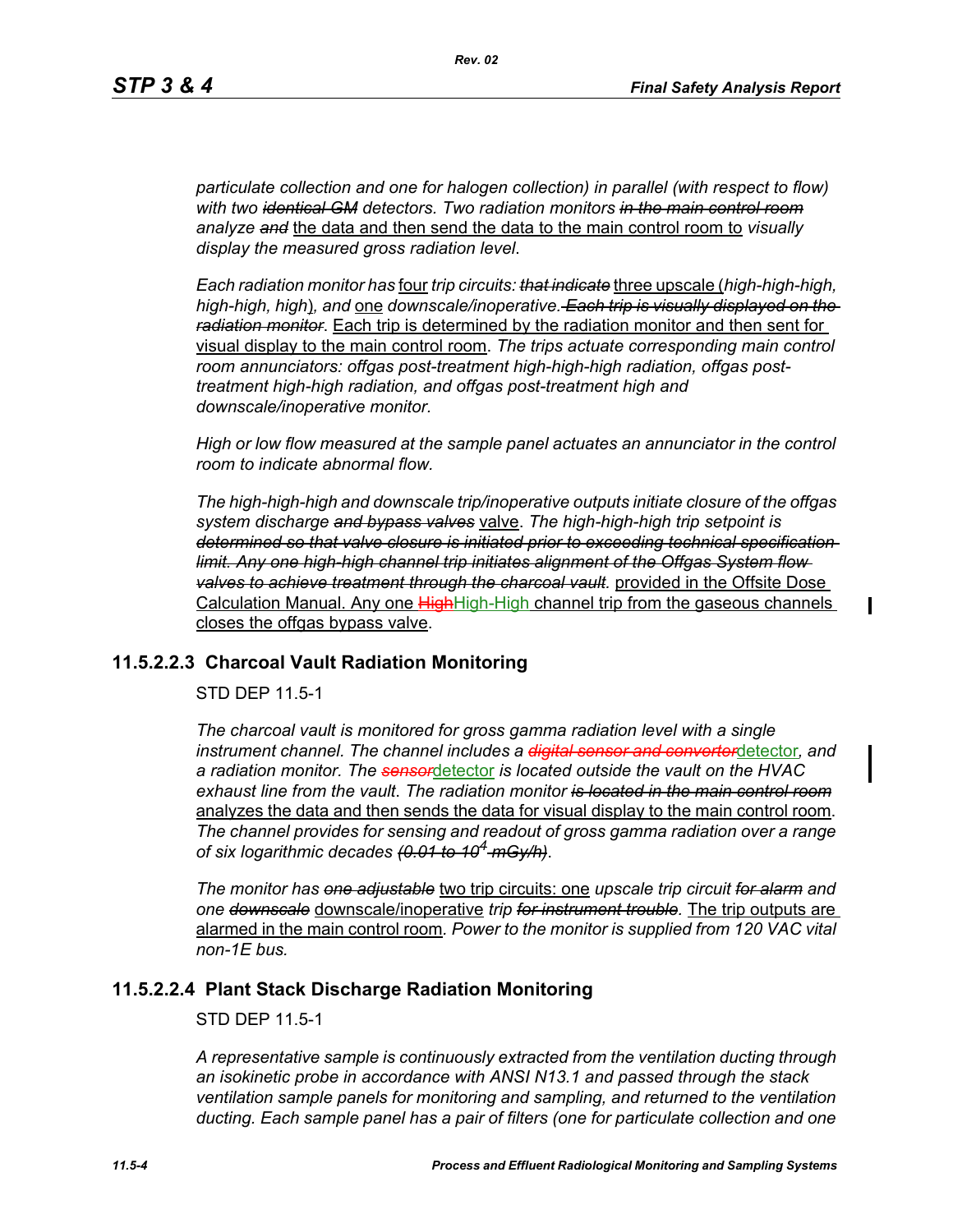*for halogen collection) in parallel (with respect to flow) for continuous gaseous radiation sampling. The radiation detector assembly consists of a shielded gas chamber that houses a scintillation detector and a check source. The extended range detector assembly consists of an ionization* a *chamber which measures radiation levels up to 3700* 3.7 x 10<sup>3</sup> *MBq/cm3. A radiation monitor in the main control room analyzes and visually displays* the data and then sends it to the main control room to display *the measured radiation level. These sensors are qualified to operate under accident conditions*.

*The radiation monitor initiates trips* has three trip circuits*: for alarm indications on* two upscale (*high-high, high*)*, and* one *low* downscale/inoperative *radiation from each detector assembly.* These trip outputs are alarmed in the main control inoperative room. *Also, the sampled line is monitored for high or low flow indications and alarming.*

## **11.5.2.2.5 Radwaste Liquid Discharge Radiation Monitoring**

STD DEP 11.5-1

*Liquid waste can be discharged from the sample tanks containing liquids that have been processed through one or more treatment systems such as evaporation, filtration, and*/or *ion exchange. During the discharge, the liquid is extracted from the liquid drain treatment process pipe, passed through a liquid sample panel which contains a detection assembly for gross radiation monitoring, and returned to the process pipe. The detection assembly consists of a scintillation detector mounted in a shielded sample chamber equipped with a check source. A radiation monitor in the control room analyzes* and transmits the measured gross radiation level to the main control room for visual display. *and visually displays the measured gross radiation level.*

## **11.5.2.2.6 Reactor Building Cooling Water Radiation Monitoring**

STD DEP T1 3.4-1

STD DEP 11.5-1

*Each channel consists of a scintillation detector which is located in a well near the RCW heat exchanger exit pipe. Radiation detected from the three channels is multiplexed and fed into a common radiation monitor.* The output signal from each detector is sent to a separate radiation monitor*. This monitor provides individual channel trips* two trip circuits*:* one upscale *on high* (high) *radiation level and* one *downscale/inoperative indication for annunciation in the control room. Power to the monitors is provided from the non-1E vital 120 VAC source*.

# **11.5.2.2.8 Turbine Building Ventilation Exhaust Monitoring**

STD DEP T1 3.4-1

STD DEP 11.5-1

 $\mathbf I$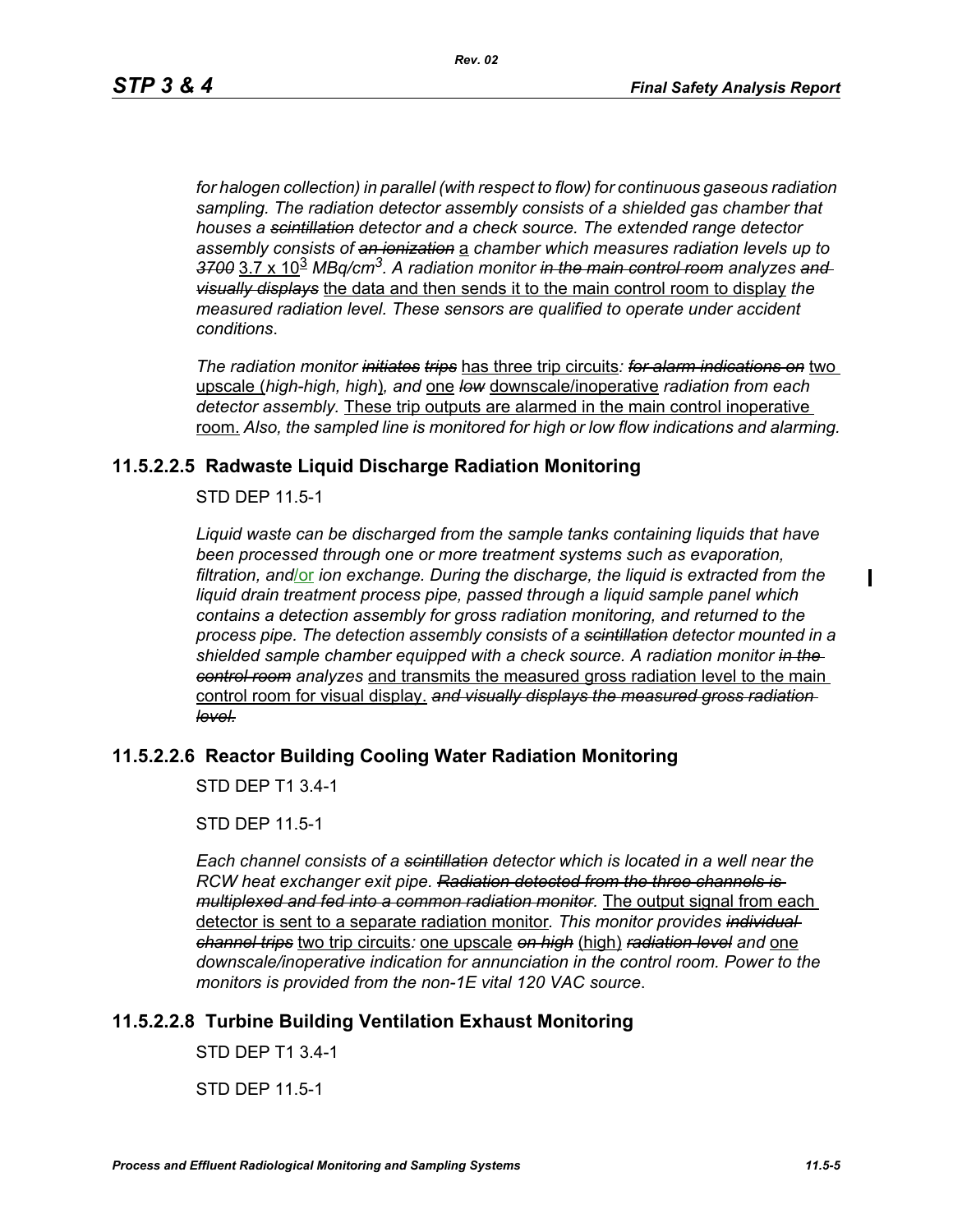*This subsystem monitors the vent discharge in the Turbine Building for gross radiation levels. This includes the discharge from the mechanical vacuum pump. The monitoring is provided by four channels (two redundant sets). Two redundant channels monitor radiation in the compartment area air exhaust duct and the other two redundant channels monitor the radiation in the ventilation system air exhaust from the clean area. Each channel uses a digital detector located adjacent to the monitored exhaust duct. The outputs from each set of detectors are multiplexed and then fed into two separate radiation monitors for display, recording and annunciation.* The output signal from each detector is processed by a separate radiation monitor and then transmitted to the main control room for alarm and display*. Each monitor provides alarm trips on radiation high* two trip circuits: one upscale (high) *and* one *on radiation low (one downscale/inoperative).*

## **11.5.2.2.9 Turbine Gland Seal Condenser Exhaust Discharge Monitoring**

STD DEP T1 3.4-1

STD DEP 11.5-1

*This subsystem monitors the offgas releases to the stack from the turbine gland seal system. The offgas releases are continuously sampled and monitored for noble gases by a scintillation detector. The output signal is multiplexed and then fed to a shared radiation monitor in the main control for display, recording and annunciation* The output signal from each detector is processed by a separate radiation monitor and then transmitted to the main control room for alarm and display*. This monitor provides two* three *trip alarms* circuits: two upscale, (high-high*, one on radiation*, *high) and one on radiation low (downscale/inoperative)*.

## **11.5.2.2.10 Standby Gas Treatment System Radiation Monitoring**

STD DEP 11.5-1

*Two ionization chamber detectors are physically located downstream of the exhaust*  fans on the exhaust duct to the stack and are utilized to monitor the high levels of *radioactivity expected under accident conditions. Two other scintillation detectors are used during offgas sampling of the gas exhaust to the stack to monitor the normal level of radioactivity expected during normal plant operation.*

*The subsystem consists of four instrumented channels. Each channel consists of a detector and a main control room radiation monitor.*

*Each radiation monitor has four* three *trip circuits: two upscale* (high-high and high)*, one inoperative and one downscale* downscale/inoperative*. All trips are displayed on the appropriate radiation monitor and each actuates a main control room annunciator for high-high, high and lowdownscale/inoperative indications.*

### **11.5.2.2.11** *Incinerator Stack Discharge Radiation Monitoring* **(Not Used)**

STD DEP 11.5-1

 $\mathbf I$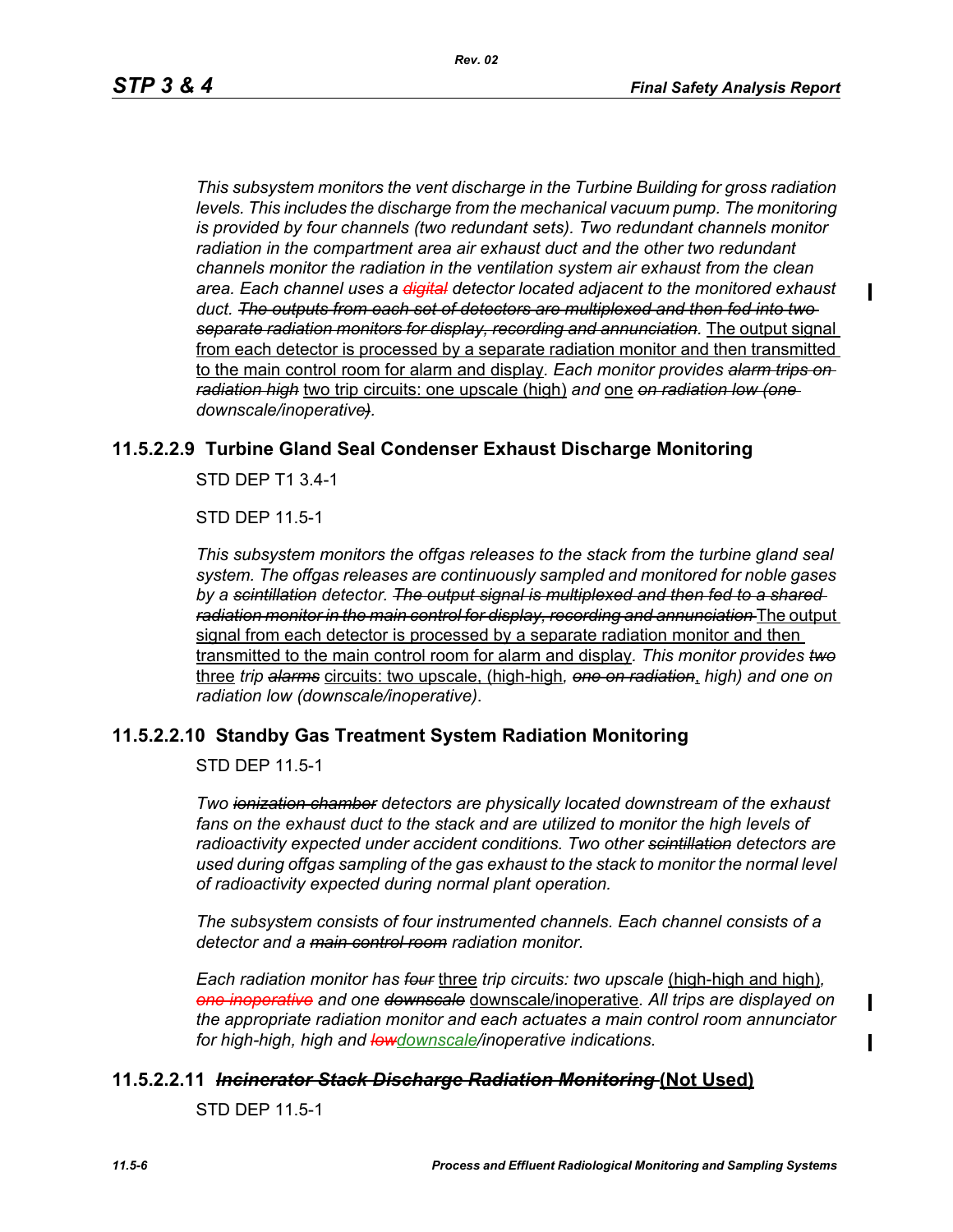*This subsystem monitors the radioactivity in the discharge from the incinerator stack during burning of low radioactive waste. A representative sample from the discharge path is drawn through an isokinetic probe and routed to a local sample panel in the Radwaste Building for monitoring and particle collection. The sample panel houses the radiation detector assembly, a pair of filters for collection of airborne particulates and halogens, the vacuum pumps and associated plumbing, and a gamma check source for testing operability of the radiation channel. Also, the sample panel includes provisions for purging from the Radwaste Building control room.*

*The local sample panel and the radiation monitor are powered from 120 VAC instrument power.*

*The radiation monitor initiates trips on high and high-high levels and on downscale/inoperative indication. These trips are alarmed in the Radwaste Building control room. On high-high trip, the incinerator exhaust fans are shutdown to terminate any further discharge from the stack.*

#### **11.5.2.2.12 Main Steamline (MSL) Radiation Monitoring**

STD DEP 7.2-4T1 2.3-1

STD DEP 11.5-1

*This subsystem monitors the gamma radiation level of the steam transported by the main steamlines in the MSL tunnel. The normal radiation level is produced primarily by coolant activation gases plus smaller quantities of fission gases being transported with the steam. In the event of a gross release of fission products from the core, the monitoring channels provide trip signals to the Leak Detection and Isolation System.*

*The MSL radiation monitors consist of four redundant instrument channels. Each channel consists of a local detector (ion chamber) and a control room radiation monitor. Power for channels A, B, C, and D monitors is supplied from vital 120 VAC divisions 1, 2, 3 and 4, respectively. All four channels are physically and electrically independent of each other.*

*The detectors are physically located near the main steamlines (MSL) just downstream of the outboard MSIVs in the steam tunnel. The detectors are geometrically arranged and are capable of detecting significant increases in radiation level with any number of main steamlines in operation. Table 11.5-1 lists the location and range of the detectors.*

*Each radiation monitor has four*three *trip circuits: two upscale (high-high and high), and one downscale (low), and one inoperativedownscale/inoperative. Each trip is visually displayed on the affected radiation monitor. A high-high or inoperative trip in the radiation monitor results in a channel trip which is provided to the Reactor Protection System (RPS) and to the Leak Detection and Isolation System (LDS). Any two-out-offour channel trip results in initiation of MSIV closure, reactor scram, main condenser mechanical vacuum pump (MVP) shutdown, and MVP line discharge valve closure. High and low trips do not result in a channel trip. Each radiation monitor displays the* 

 $\blacksquare$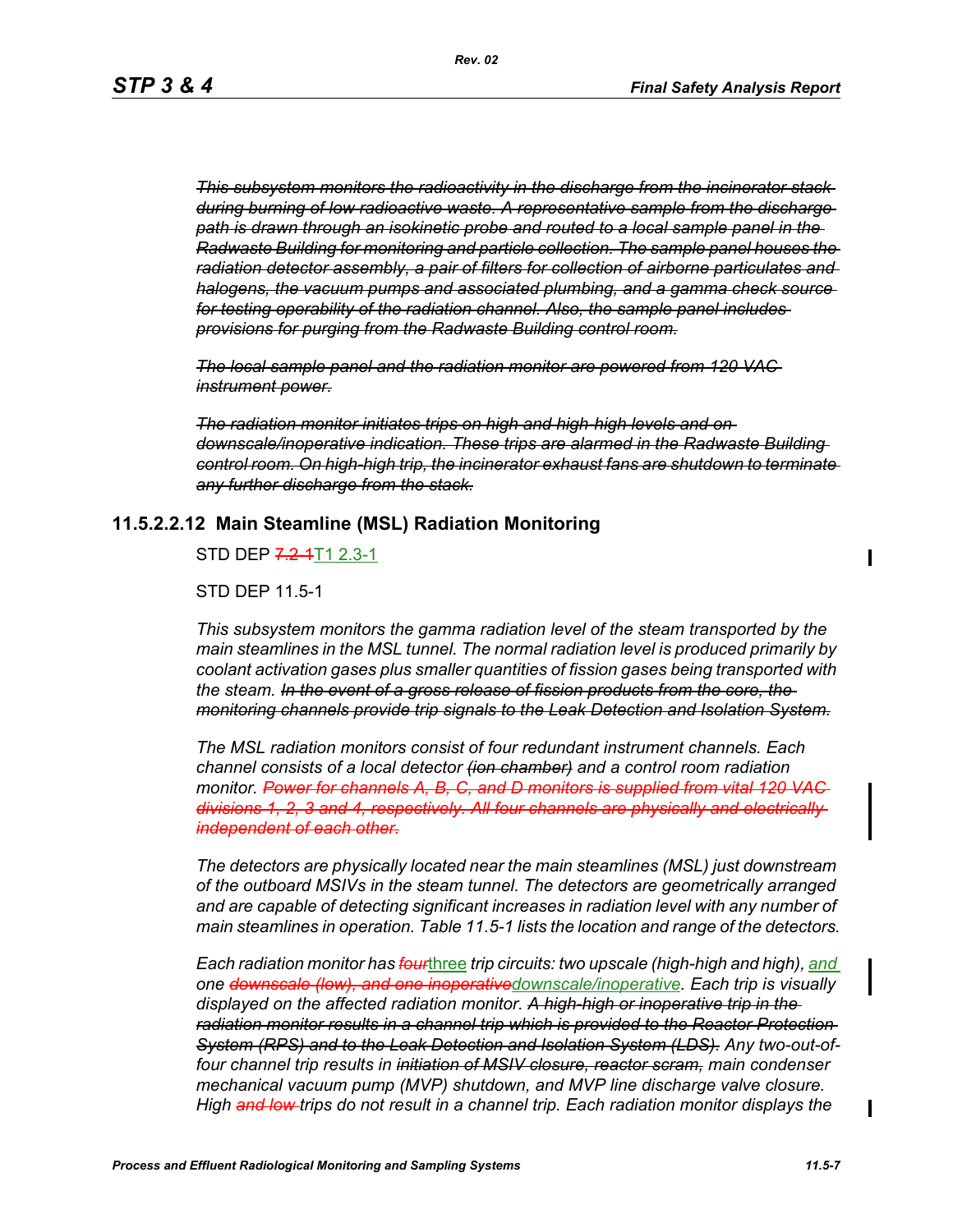*measured radiation level in mGy/h* mSv/h. *All channel trips are annunciated in the main control room.*

# **11.5.3 Effluent Monitoring and Sampling**

## **11.5.3.4 Setpoints**

STD DFP 7 1-1

*The trip setpoints that initiate automatic isolation functions are specified in the plant Technical Specifications* Instrument Setpoint Summary Report *as indicated in Table* [11.5-1](#page-12-0) based on calculations developed in accordance with controlled plant procedures.

## **11.5.4.3 Implementation of General Design Criterion 64**

STD DEP 11.5-1

*Radiation levels in radioactive and potentially radioactive process streams are monitored for radioactivity releases. These include:*

- *(3) Carbon* Charcoal *vault vent*
- *(5) Incinerator stack discharge*

# **11.5.5.1 Inspection and Tests**

STD DEP 11.5-1

*The following monitors have alarm trip circuits which can be tested by using test signals or portable gamma sources:*

*(9) Carbon vault vent* Charcoal vault *exhaust*

*The following monitors include built-in check sources and purge systems which can be operated from the main control room:*

### *(7) Incinerator stack discharge*

# **11.5.5.2 Calibration**

STD DEP 11.5-1

*Calibration of radiation monitors is performed using certified commercial radionuclide sources traceable to the National Institute of Standards and Technology. The overall reproducibility of calibration is limited to ±15%. The source-detector geometry during primary calibration will be mechanically precise enough to ensure that positioning errors of either instruments or radiation sources do not affect the calibration accuracy by more than ±3%. Each continuous monitor is calibrated during plant operation*shutdown *or during the refueling outage if the detector is not readily accessible* during power operation*. Calibration can also be performed on the*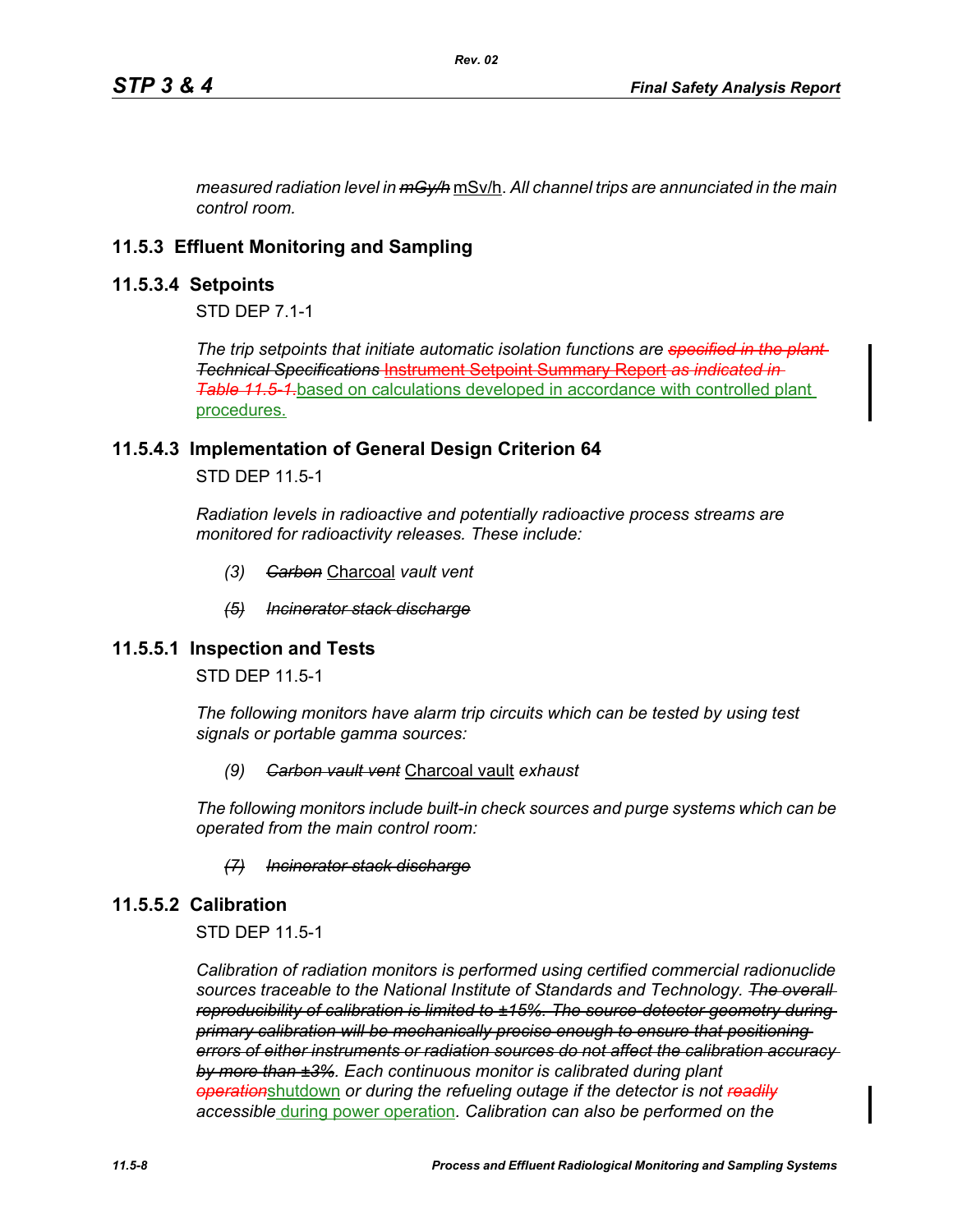*applicable instrument by using liquid or gaseous radionuclide standards or by analyzing particulate iodine or gaseous grab samples with laboratory instruments.*

*The following monitors display the gross gamma signal in counts/min:*

*Rev. 02*

- *(1) Offgas post-treatment*
- *(2) Plant stack discharge (low to normal levels)*
- *(3) Radwaste liquid discharge*
- *(4) SGTS offgas discharge (low to normal levels)*
- *(5) Reactor Building cooling water intersystem leakage*
- *(6) Radwaste Building ventilation exhaust*
- *(7) Main turbine gland seal condenser offgas exhaust*
- *(8) Incinerator stack discharge*

*The following monitors are calibrated to provide measurements of the gross gamma dose rate in mGy/h:*

- *(1) Main steamline tunnel area*
- *(2) Reactor Building ventilation exhaust*
- *(3) Fuel handling area ventilation exhaust*
- *(4) Charcoal vault vent exhaust*
- *(5) Control Building air intake supply*
- *(6) Turbine Building ventilation exhaust*
- *(7) SGTS offgas discharge (high level)*
- *(8) Offgas pre-treatment*
- *(9) Drywell sump liquid discharge*
- *(10) Plant stack discharge (high level)*

# **11.5.5.3 Maintenance**

STD DEP 11.5-1

*All channel detectors* and *electronics, and recorders are serviced and maintained on an annual* a periodic *basis or in accordance with manufacturers' recommendations to ensure reliable operations. Such maintenance includes cleaning, lubrication and*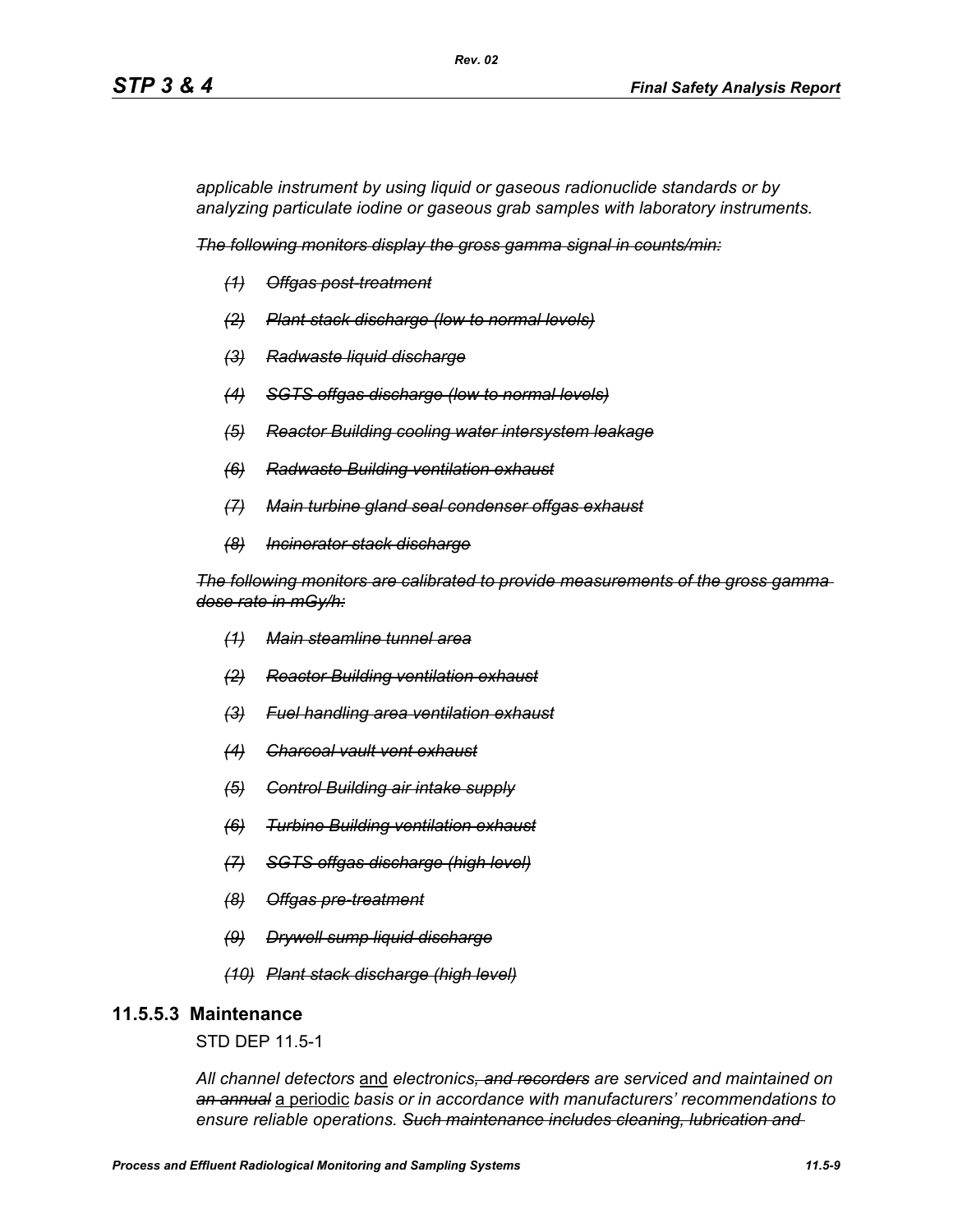*assurance of free movement of the recorder in addition to the replacement or adjustment of any components required after performing a test or calibration check* For sampling systems, skids are designed in order to allow periodic maintenance and cleaning*. If any work is performed which would affect the calibration, a recalibration is performed at the completion of the work.*

# **11.5.6 COL License Information**

## **11.5.6.1 Calculation of Radiation Release Rates**

The following site-specific supplement addresses COL License Information Item 11.4.

The Offsite Dose Calculation Manual (ODCM) contains the methodology and parameters used for calculation of offsite doses resulting from gaseous and liquid effluents. The ODCM addresses the methods for the conversion of the radiation measurements of gaseous discharge from the main plant stack into release rates.

## **11.5.6.2 Compliance with the Regulatory Shielding Design Basis**

The following site-specific supplement addresses COL License Information Item 11.5.

The operations of the sampling systems for Standby Gas Treatment and main stack effluent monitoring will be implemented by operation and maintenance procedures. The design will, as demonstrated in shielding calculations, comply with the shielding requirements for accident conditions, as stipulated in NUREG-0737, Item II.F.1, clarification 2 of Attachment 2. Equipment design or procurement specifications will contain the necessary shielding requirements. (COM 11.5-1)

## **11.5.6.3 Provisions for Isokinetic Sampling**

The following site-specific supplement addresses COL License Information Item 11.6.

Procedures will be developed prior to fuel load, consistent with ABWR Licensing-Topical Report NEDO NEDO-33297, dated January 2007, "Advanced Boiling Water Reactor (ABWR) Procedures Development Plan,"in accordance with the plant operating procedure development plan in Section 13.5 to include the collection techniques used to extract representative samples of radioactive iodines and particulates. Collecting and sampling procedures will require isokinetic conditions within 20% of the flow rate are maintained to assure that a representative sample from the effluent stream is taken as stipulated in NUREG-0737, Item II.F.1, clarification 3 of Attachment 2. (COM 11.5-2)

# **11.5.6.4 Sampling of Radioactive Iodines and Particulates**

The following site-specific supplement addresses COL License Information Item 11.7.

Procedures will be developed prior to fuel load, consistent with ABWR Licensing Topical Report NEDO NEDO-33297, dated January 2007, "Advanced Boiling Water Reactor (ABWR) Procedures Development Plan,"in accordance with the plant operating procedure development plan in Section 13.5 to include the collection techniques used to extract representative samples of radioactive iodines and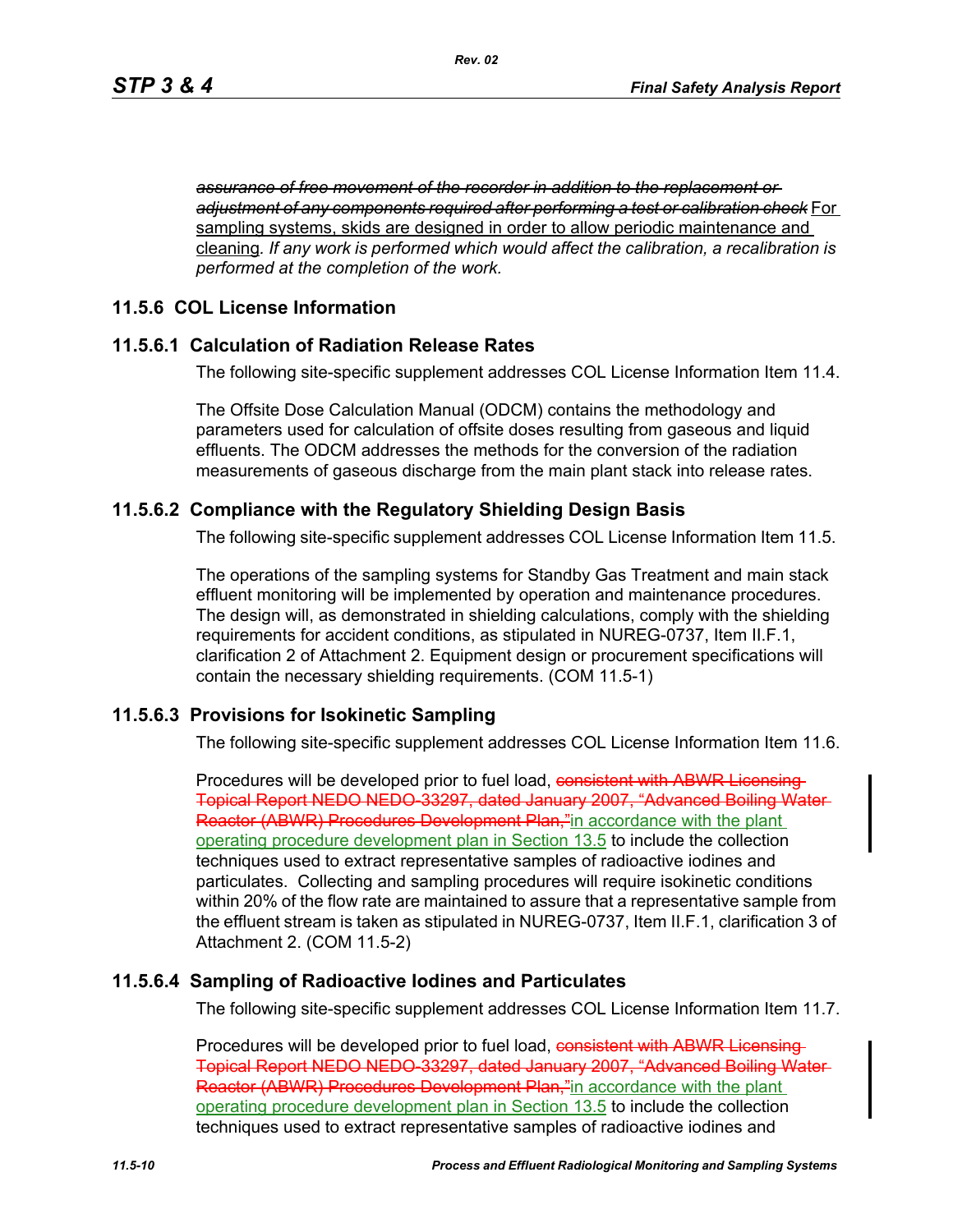particulates to be used following an accident to quantify releases for dose calculations and assessment as stipulated in NUREG-0737, Item II.F.1-2. (COM 11.5-3)

# **11.5.6.5 Calibration Frequencies and Techniques**

The following site-specific supplement addresses COL License Information Item 11.8.

Procedures will be developed prior to fuel load, consistent with ABWR Licensing Topical Report NEDO NEDO-33297, dated January 2007, "Advanced Boiling Water Reactor (ABWR) Procedures Development Plan,"in accordance with the plant operating procedure development plan in Section 13.5 to specify the calibration frequencies and techniques for the radiation sensors based on equipment data provided by the vendor. (COM 11.5-4)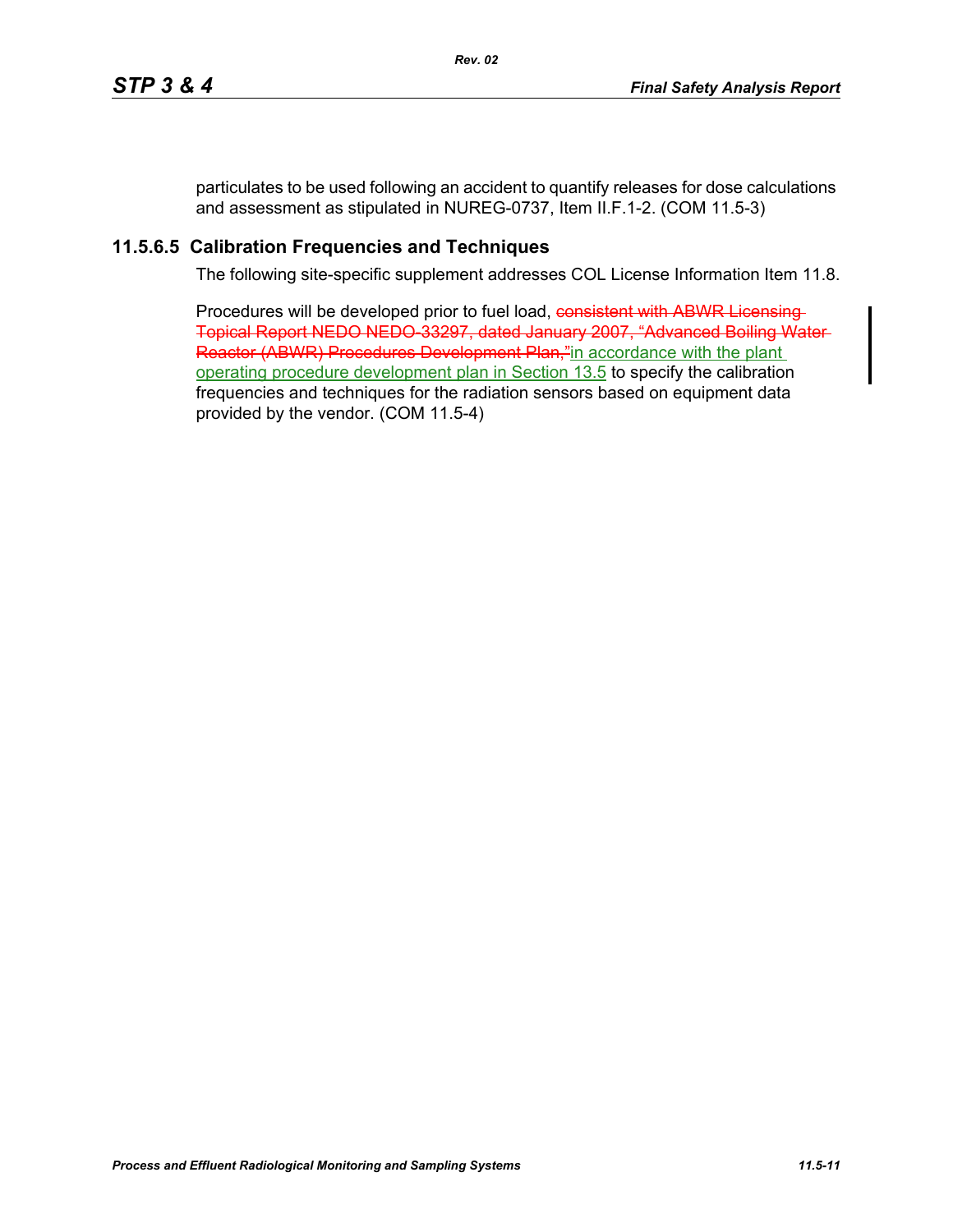# **11.5.7S Additional Information**

This subsection supplements the information provided in the reference DCD as discussed in Section C.III.1.11.5 of Regulatory Guide 1.206.

An offsite dose calculation manual (ODCM) for STP 1 & 2 has been reviewed and approved by the NRC. It contains descriptions of the methodology and parameters used for calculation of offsite doses resulting from gaseous and liquid effluents. It also describes how liquid and gaseous effluent release rates are derived and parameters used in setting instrumentation alarm setpoints to control or terminate effluent releases. The ODCM also contains the radiological environmental monitoring program which samples and analyzes radiation and radionuclides in the environs of the existing plant, using local land use census data in identifying all potential radiation exposure pathways associated with radioactive materials present in liquid and gaseous effluents and direct external radiation from the plant. The ODCM for STP 3 & 4 will be integrated into the 1 & 2 ODCM, taking into account the appropriate differences between the existing and new units.

Compliance with the cost benefits analysis requirements of 10 CFR 50 Appendix I is demonstrated using the generic template submitted as an NEI topical report and is incorporated by reference. The FSAR will be revised with reference to the NEI topical report when the information is available. The effluent radiation monitors provide the means to control releases of radioactive material to the environment to maintain the releases ALARA in accordance with Appendix I to 10 CFR Part 50. Compliance with the numerical guidance provided in Appendix I to 10 CFR 50 is discussed in Section 12.2.2.2. The cost benefit analyses for augments to the liquid and gaseous waste management systems, as required by Appendix I to 10 CFR 50, are discussed in Sections 11.2.1.2 and 11.3.11.1.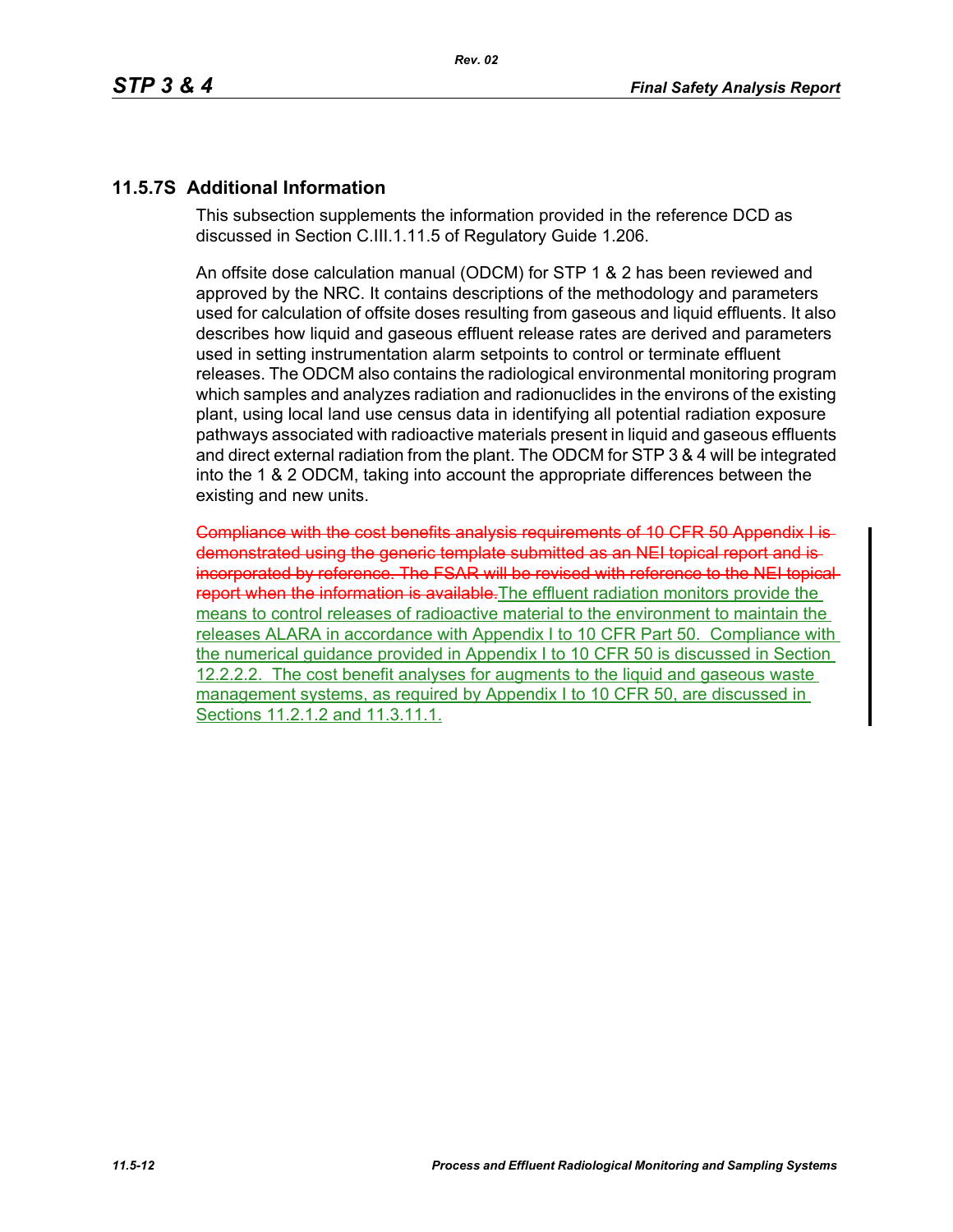|                                                 | No. of<br><b>Sample Line or Detector</b> |                                                                                      |                                                                             | <b>Setpoint</b>                                                                     |              |
|-------------------------------------------------|------------------------------------------|--------------------------------------------------------------------------------------|-----------------------------------------------------------------------------|-------------------------------------------------------------------------------------|--------------|
| <b>Monitored Process</b>                        | <b>Channels</b>                          | Location                                                                             | <b>Channel Range<sup>®</sup></b>                                            | <b>ACF Trip</b>                                                                     | <b>Scale</b> |
| A. Safety-Related Monitors                      |                                          |                                                                                      |                                                                             |                                                                                     |              |
| Main steamline tunnel area                      | $\overline{\mathbf{4}}$                  | Immediately down stream of<br>plant main steamline isolation-<br>valve               | $4E^{-2}$ to $4E^{4}$ mSv/h                                                 | Instrument Setpoint 6 dec. log<br><b>Summary Report</b>                             |              |
| Reactor Building vent<br>exhaust                | 4                                        | Exhaust duct upstream of exhaust $1E^{-4}$ to 1 mSv/h<br>ventilation isolation valve |                                                                             | Instrument Setpoint 4 dec. log<br>Summary<br>ReportBased on<br>setpoint calculation |              |
| Control Building air intake                     | $8^{\dagger}$                            | Intake duct upstream of intake<br>ventilation isolation valve                        | $1E^{-4}$ to 1 mSv/h                                                        | Instrument Setpoint 4 dec. log<br>Summary<br>ReportBased on<br>setpoint calculation |              |
| Drywell sump discharge                          | $\overline{2}$                           | Drain line from LCW & HCW<br>sumps                                                   | $1E^{-2}$ to $1E^{4}$ mSv/h                                                 | Instrument Setpoint 6 dec. log<br>Summary<br>ReportBased on<br>setpoint calculation |              |
| Fuel handling area air vent<br>exhaust          | 4                                        | Locally above operating floor                                                        | <del>1E<sup>-4</sup> to 1 mSv/h</del> 10 <sup>-3</sup> to 10<br>mGy/h mSv/h | Instrument Setpoint 4 dec. log<br>Summary<br>ReportBased on<br>setpoint calculation |              |
| <b>B. Monitors Required for Plant Operation</b> |                                          |                                                                                      |                                                                             |                                                                                     |              |
| Main steamline tunnel area                      | $\overline{4}$                           | Immediately down-stream of<br>plant main steamline isolation<br>valve                | $1E^{-2}$ to $1E^{4}$ mSv/h                                                 | <b>Based on setpoint</b><br>calculation                                             | 6 dec. log   |
| Radwaste liquid discharge                       | 1                                        | Sample line                                                                          | $10^{-1}$ to $10^{4}$ cpm                                                   | Instrument Setpoint 5 dec. log<br>Summary<br>ReportBased on<br>setpoint calculation |              |

*Rev. 02*

<span id="page-12-0"></span>11.5-13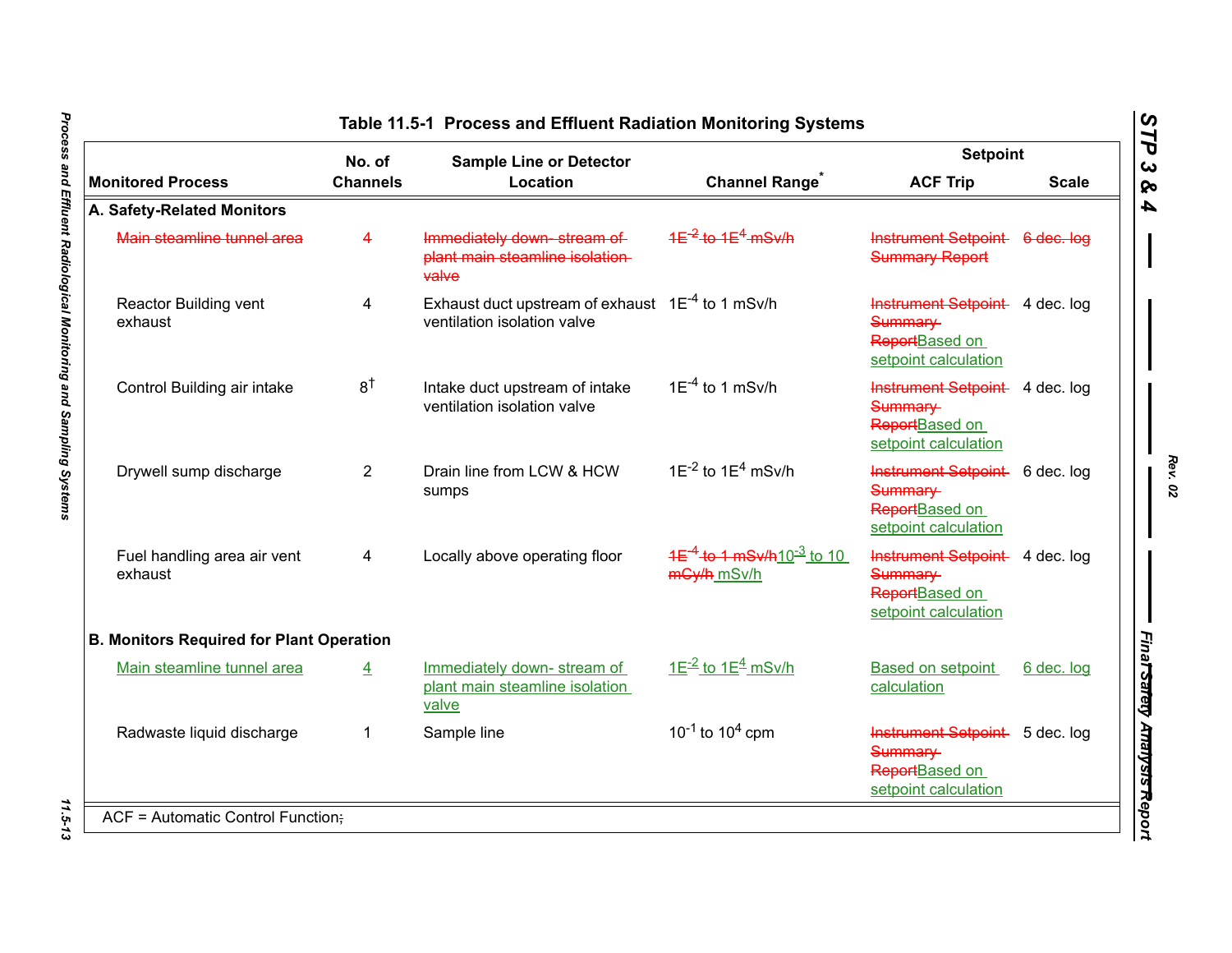|                                                             | No. of<br><b>Sample Line or Detector</b> |                                        |                                                                                                             | <b>Setpoint</b>                                  |              |
|-------------------------------------------------------------|------------------------------------------|----------------------------------------|-------------------------------------------------------------------------------------------------------------|--------------------------------------------------|--------------|
| <b>Monitored Process</b>                                    | <b>Channels</b>                          | Location                               | <b>Channel Range</b>                                                                                        | <b>ACF Trip</b>                                  | <b>Scale</b> |
| <b>B. Monitors Required for Plant Operation (Continued)</b> |                                          |                                        |                                                                                                             |                                                  |              |
| Reactor Building cooling<br>water system                    | 3                                        | RCW Hx line exit                       | $10^{-1}$ to $10^{4}$ cpm                                                                                   | None                                             | 5 dec. log   |
| Offgas post-treatment                                       | $\overline{2}$                           | Sample line                            | 10 to $10^6$ cpm                                                                                            | <b>Offsite Dose</b><br><b>Calculation Manual</b> | 5 dec. log   |
| Offgas pre-treatment                                        | 1                                        | Sample line                            | 1E <sup>-2-2</sup> to 1E <sup>4</sup> mSv/h                                                                 | None                                             | 6 dec. log   |
| Charcoal vault vent                                         | 1                                        | On charcoal vault HVAC exhaust<br>line | 1E $^{-2}$ - <sup>2</sup> to 1E <sup>4</sup> mSv/h                                                          | None                                             | 6 dec. log   |
| Plant stack discharge                                       | $\overline{2}$                           | Sample line                            | 10 to $10^6$ cpm                                                                                            | None                                             | 5 dec. log   |
|                                                             |                                          | Sample line                            | 10 <sup>-13</sup> to 10 <sup>-6</sup> Amps (1E- $^{2}$ <sup>-2</sup><br>to $1E^4$ mSv/h)                    | None                                             | 6 dec. log   |
| Radwaste Building exhaust<br>vent                           | 1                                        | <b>Exhaust ducts</b>                   | 10 to $10^6$ cpm                                                                                            | None                                             | 5 dec. log   |
| Turbine Building vent<br>exhaust                            | 4                                        | Exhaust duct                           | $1EE^{-4-4}$ to 1 mSv/h                                                                                     | None                                             | 4 dec. log   |
| <b>Standby Gas Treatment</b>                                | $\overline{2}$                           | SGTS exhaust air duct                  | 1 to $10^6$ cpm                                                                                             | None                                             | 6 dec. log   |
| System offgas                                               |                                          | downstream of exhaust fans             | 10 <sup>-13</sup> to 10 <sup>-6</sup> Amps (1E <sup><math>-2</math></sup> <sup>-2</sup><br>to $1E^4$ mSv/h) | None                                             | 6 dec. log   |
| Turbine gland seal<br>condenser offgas                      | $\mathbf{1}$                             | Sample line                            | 1 to $10^6$ cpm                                                                                             | None                                             | 6 dec. log   |
| ACF = Automatic Control Function;                           |                                          |                                        |                                                                                                             |                                                  |              |

11.5-14

*Rev. 02*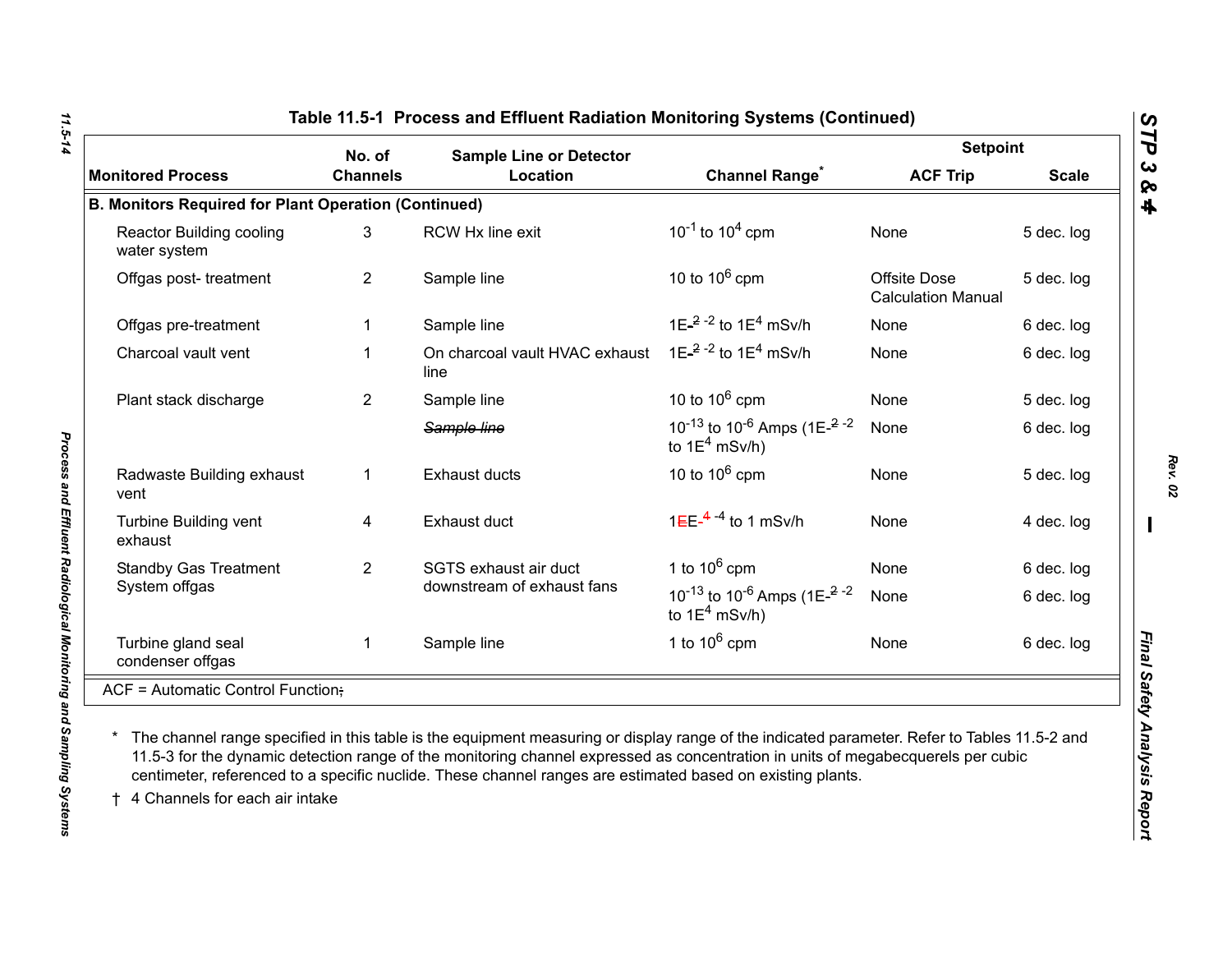| <b>Radiation Monitor</b>                | Configuration                 | <b>Dynamic Detection</b><br>Range <sup>*</sup>                                    | <b>Principal</b><br><b>Radionuclides</b><br><b>Measured</b>                             | Expected Activity <sup>†</sup>                     | <b>Alarms and Trips</b>                                             |
|-----------------------------------------|-------------------------------|-----------------------------------------------------------------------------------|-----------------------------------------------------------------------------------------|----------------------------------------------------|---------------------------------------------------------------------|
| Offgas post-treatment                   | Offline                       | $3.7 \times 10^{-5}$ to 3.7<br>MBq/cm <sup>3</sup>                                | $Xe-133^{\ddagger}$<br>Cs-137<br>$I - 131$                                              | 1.1 x $10^{-3}$ MBq/cm <sup>3</sup>                | Flow H/L<br><b>DNSC/INOP</b><br>High<br>High-High<br>Hlgh-High-High |
| Offgas pre-treatment                    | Adjacent to sample<br>chamber | 3.7 x10 <sup>-5</sup> to 3.7x10 <sup>2</sup><br>MBq/cm <sup>3</sup>               | Noble gases fission<br>products                                                         | ~1.1x10 <sup>-2</sup> MBq/cm <sup>3</sup>          | High-High<br>High<br><b>DNSC/INOP</b><br>Flow H/L                   |
| Main steamline tunnel<br>area           | Adjacent to<br>steamlines     | $3.7x10^{-8}$ to $3.7x10^2$<br>$MBq/cm31.0x10-2$<br>$mSv/h$ to $1.0x104$<br>mSv/h | Coolant activation gases $\left  \frac{26.4 \times 10^{-2} \text{mBg/cm}^3}{1} \right $ | mSv/h                                              | High-High<br>High<br><b>DNSC/INOP</b><br><b>INOP</b>                |
| Charcoal vault                          | Inline                        | $3.7x10^{-5}$ to 37<br>MBq/cm <sup>3</sup>                                        | Noble gases                                                                             | Negligible                                         | High<br>LowINOP                                                     |
| T/B vent exhaust                        | Inline                        | $3.7x10^{-7}$ to $3.7x10^{-3}$<br>MBq/cm <sup>3</sup>                             | $Xe-133^{1}$<br>Xe-135                                                                  | $\sim$ 1.48x10 <sup>-6</sup> MBq/cm <sup>3</sup>   | High<br><b>DNSC/INOP</b>                                            |
| Reactor Building vent<br>exhaust        | Inline                        | 3.7x10 <sup>-7</sup> to 3.7 x 10 <sup>-3</sup><br>MBq/cm <sup>3</sup>             | Noble gases<br>$Xe-133^{\ddagger}$<br>Xe-135                                            | $~1.48x10^{-6}$ MBq/cm <sup>3</sup>                | High-High<br>High<br><b>DNSC/INOP</b>                               |
| Plant stack discharge<br>(normal range) | Offline                       | $3.7 \times 10^{-9}$ to $3.7 \times 10^{-3}$<br>MBq/cm <sup>3</sup>               | $Xe-133^{1}$<br>Cs-137<br>$I-131$                                                       | $\sim$ 1.85x10 <sup>-6</sup> MBq/cm <sup>3</sup>   | High-High<br>High<br><b>DNSC/INOP</b><br>Flow H/L                   |
| Plant stack (high-<br>range)            | Offline                       | $3.7x10^{-4}$ to 3.7x10 <sup>3</sup><br>MBq/cm <sup>3#</sup>                      | $Xe-133^{1}$                                                                            | $~1.85x10E-$ <sup>6-6</sup><br>MBq/cm <sup>3</sup> | Flow H/L<br><b>DNSC/INOP</b><br>High<br>High-High                   |

11.5-15

*Rev. 02*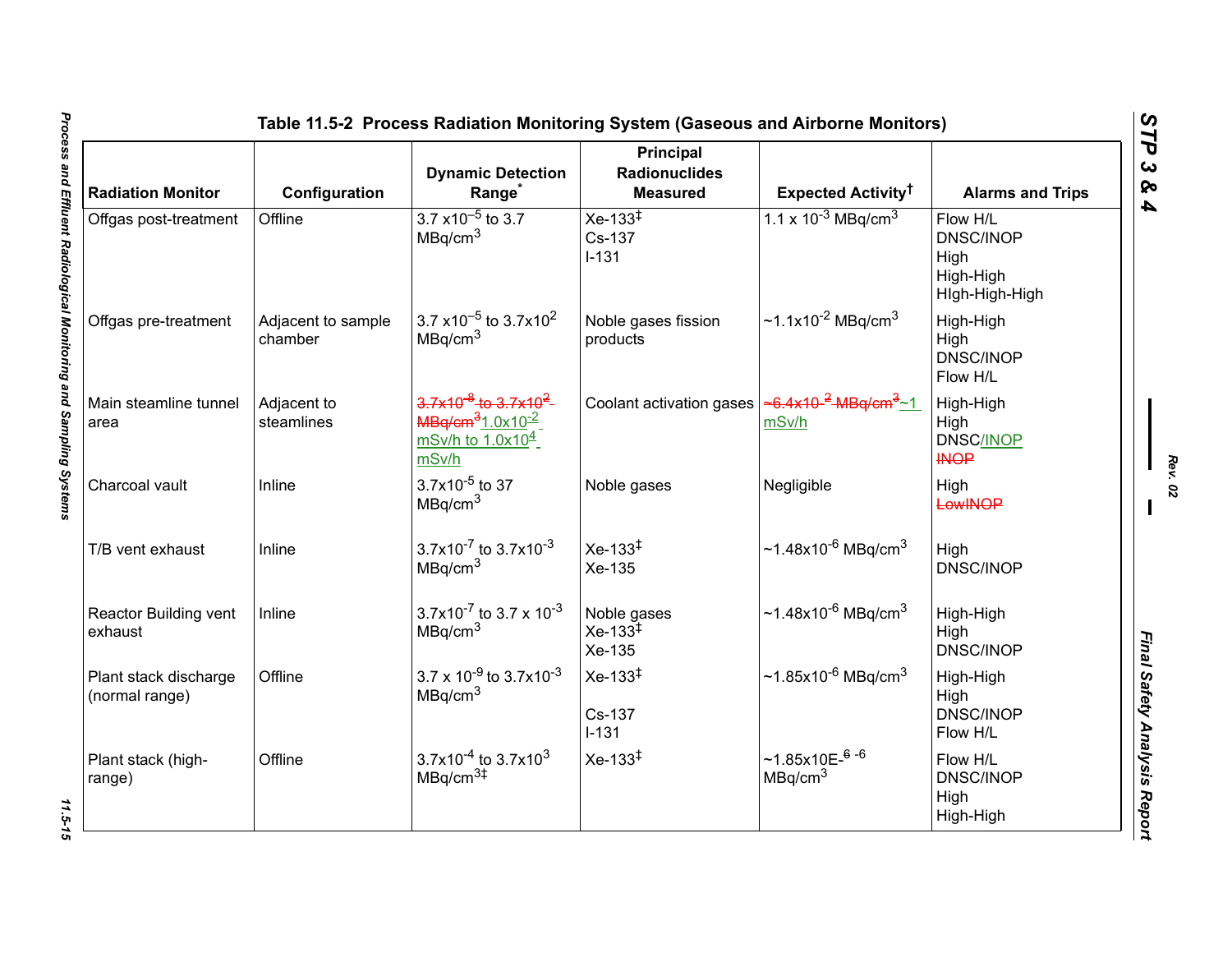<span id="page-15-0"></span>

| <b>Radiation Monitor</b>                                 | Configuration | <b>Dynamic Detection</b><br>Range                                     | <b>Principal</b><br><b>Radionuclides</b><br><b>Measured</b> | <b>Expected Activity<sup>†</sup></b>             | <b>Alarms and Trips</b>                                  |
|----------------------------------------------------------|---------------|-----------------------------------------------------------------------|-------------------------------------------------------------|--------------------------------------------------|----------------------------------------------------------|
| Radwaste Building<br>ventilation exhaust                 | Offline       | $3.7 \times 10^{-9}$ to 3.7 x 10 <sup>-3</sup><br>MBq/cm <sup>3</sup> | $Xe-133^{\ddagger}$<br>Cs-137<br>$I - 131$                  | $\sim$ 3.7x10 <sup>-7</sup> MBq/cm <sup>3</sup>  | High-High<br>High<br>DNSC/INOP<br>Flow H/L               |
| Gland seal condenser<br>exhaust discharge                | Offline       | 3.7x10 $-9$ to 3.7x10 $-3$<br>MBq/cm <sup>3</sup>                     | Xe-133<br>$Cs - 137^{\ddagger}$<br>$I - 131$                | $\sim$ 3.7x10 <sup>-8</sup> MBq/cm <sup>3</sup>  | High-High<br><b>High</b><br><b>DNSC/INOP</b><br>Flow H/L |
| Control Bldg. HVAC air<br>intake                         | Inline        | $3.7x10^{-7}$ to $3.7x10^{-3}$<br>MBq/cm <sup>3</sup>                 | $Xe-133^{\dagger}$                                          | Negligible                                       | High-High<br>High<br><b>DNSC/INOP</b>                    |
| <b>Standby Gas</b><br><b>Treatment System</b><br>exhaust | Offline       | $3.7x10^{-9}$ to $3.7x10^{-3}$<br>MBq/cm <sup>3</sup>                 | Noble gases<br>$Cs - 137^{\ddagger}$<br>$I - 131$           | $\sim$ 1.85x10 <sup>-8</sup> MBq/cm <sup>3</sup> | High-High<br>High<br>DNSC/INOP<br>Flow H/L               |
|                                                          | Inline        | $3.7x10^{-4}$ to $3.7x10^{3}$<br>MBq/cm <sup>3</sup>                  | Noble gases                                                 | $\sim$ 1.85x10 <sup>-8</sup> MBq/cm <sup>3</sup> | High-High<br>High<br><b>DNSC/INOP</b>                    |
| Fuel handling area<br>exhaust                            | Inline        | $3.7x10^{-5}$ to 3.7x10 <sup>-1</sup><br>MBq/cm <sup>3</sup>          | Noble gases                                                 | $\sim$ 2.22x10 <sup>-4</sup> MBq/cm <sup>3</sup> | High-High<br>High<br>DNSC/INOP                           |